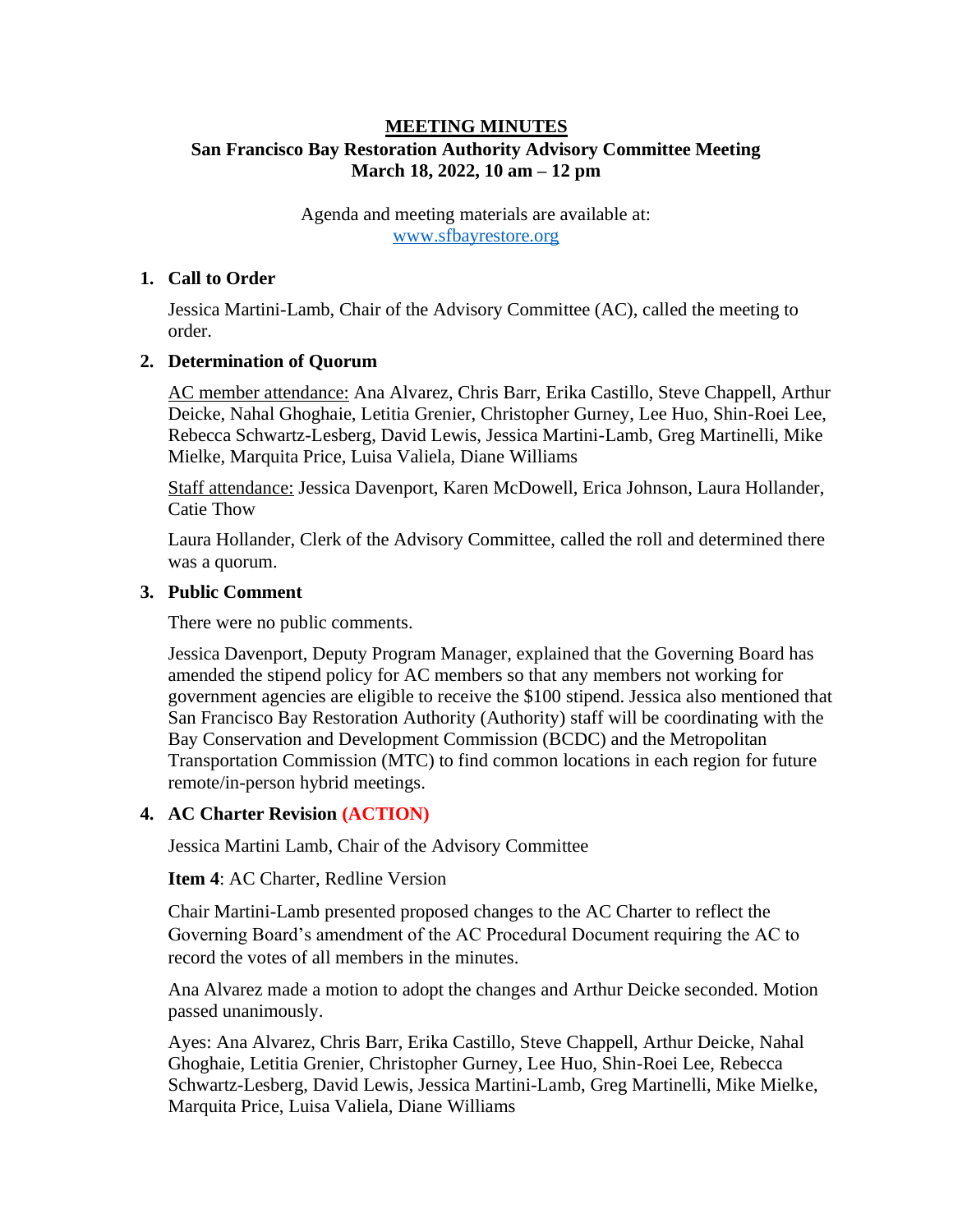# **5. Approval of Advisory Committee (AC) Meeting Minutes of November 19, 2021 (ACTION)**

**Item 5:** Draft Meeting Minutes for November 19, 2021

Mike Mielke moved the motion and Erika Castillo seconded. The minutes were approved unanimously with no corrections.

Ayes: Ana Alvarez, Chris Barr, Erika Castillo, Steve Chappell, Arthur Deicke, Nahal Ghoghaie, Letitia Grenier, Christopher Gurney, Lee Huo, Shin-Roei Lee, Rebecca Schwartz-Lesberg, David Lewis, Jessica Martini-Lamb, Greg Martinelli, Mike Mielke, Marquita Price, Luisa Valiela, Diane Williams

### **6. Chair's Report from December 10, 2021 and February 25, 2022 Governing Board Meetings (INFORMATION)**

Chair Martini-Lamb gave a summary of the December 10, 2021 Governing Board Meeting. The Board approved two grants: the Wetlands Regional Monitoring Program and San Pablo Baylands Collaborative Protection and Restoration Project, Phase 2: Camp 4 Ranch Acquisition and Stewardship. The Board approved amendments to stipend policies for the Independent Citizens Oversight Committee and the Advisory Committee so that members are now asked to "opt-out" rather than "opt-in", heard an update on the Lower Walnut Creek Restoration Project, accepted Audited Financial Statements and Reports for Fiscal Year 2020-21, appointed Oversight Committee Members, and heard an item on upcoming events in economically disadvantaged communities.

Chair Martini-Lamb then gave a summary of the February 25, 2022 Governing Board Meeting. The Board approved a community grant for Bay Restoration: Youth Engagement and Service Learning in East Oakland. The board also approved a change to the AC Procedural Document to require the AC to record the votes of all members in the minutes from now on. The board heard an overview of Grant Round 5, approved the text of the Annual Report, heard presentations on the Measure AA Special Parcel Tax Annual Levy Report and on watershed management approaches to getting sediment to Bay wetlands from San Francisco Estuary Institute, and adopted a resolution expressing support for the Bay Adapt Joint Platform.

## **7. Grant Round 5 Overview (INFORMATION)**

Jessica Davenport, Deputy Program Manager

**Item 7:** Staff's Anticipated Recommendation on Projects to be Considered for Funding in Fifth Grant Round

**Attachment 1:** Grant Round 5 Summary Table

Jessica Davenport presented an overview of Grant Round 5.

- One AC member asked about for clarification on funding for the Bay Restoration Regulatory Integration Team (BRRIT).
	- o Staff explained that the Board authorized funding for the BRRIT at \$650,000 a year for 5 years, and the Authority has accepted additional funding from other agencies to go towards the BRRIT.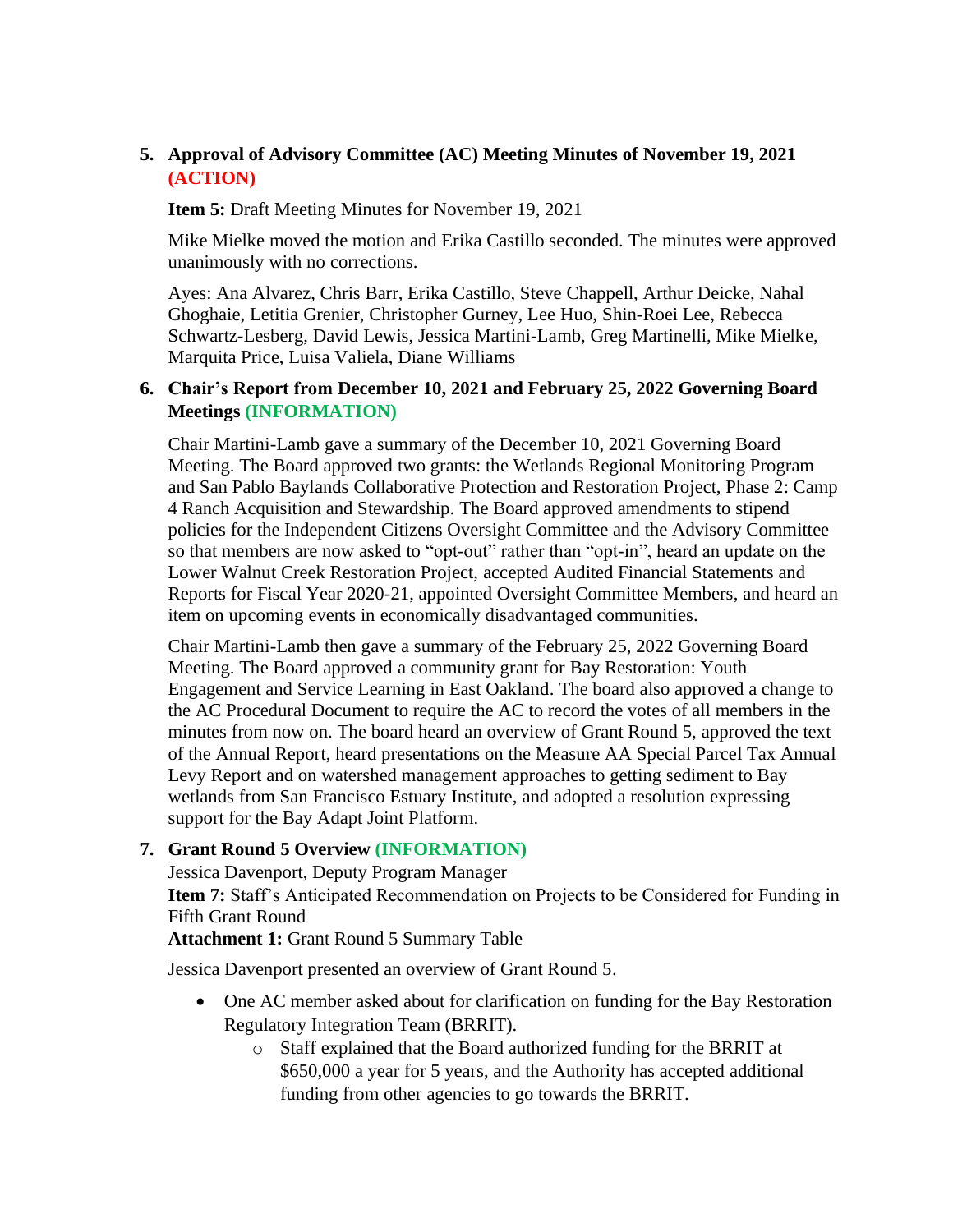- One AC member asked for clarification on whether there was a restriction on the number of projects per region or a cost restriction that prevented more projects from being funded in the North Bay.
	- o Staff clarified that the North Bay has not exceeded its number or dollar amount. There is no restriction to number of projects, but staff decided to not fund an additional project in Marin because there had already been so many.
- Another member clarified that the geographic distribution provision is over the total life of parcel tax, not per year, but staff tracks regional allocation per year.

# **8. Recommendation on Process for Grant Round 6 (ACTION)**

Jessica Davenport, Deputy Program Manager **Item 8:** Staff Recommendation on Process for Round 6 **Attachment 1:** Proposed Grant Round 6 Summary Table

Jessica Davenport presented on staff's proposal to forgo a Request for Proposals (RFP) for Grant Round 6. Due to the large number of high-scoring projects in Grant Round 5, staff instead recommends asking these applicants (except those that are fully funded) to submit updates in summer or fall and then address remaining funding need of partially funded projects and consult with AC reviewers to develop a list of recommended projects for Round 6. Jessica outlined how these projects present opportunities to achieve equity. Jessica explained that there are other significant grant opportunities in the coming year, and that staff would share this information with potential applicants.

- One AC member asked if the need to forgo the RFP is due to staff constraints.
	- o Staff responded that while this would save time for staff, the purpose of this is more to increase efficiency overall for everyone. Because of the new pre-application consultation process, there were many more high scoring projects than ever before, and many more that they would like to fund. The total amount requested was five times the funding available.
- Another AC member commented that it would be great to get a broader sense of funding need across the board, above the Authority budget.
- Other AC members expressed concern that not opening the RFP restricts access to funding only to entities that are already known to the Authority and will be closing the door to projects from other organizations that have not come forward yet. AC members would like to make sure that these organizations will still be engaged through the pre-application consultation process and ensure that there won't be a gap in projects coming forward in the future.
	- o Staff explained that the pre-application process will remain open so people can still schedule meetings to discuss their potential projects and get feedback from staff. Networking sessions will also continue, in order to engage new organizations and encourage new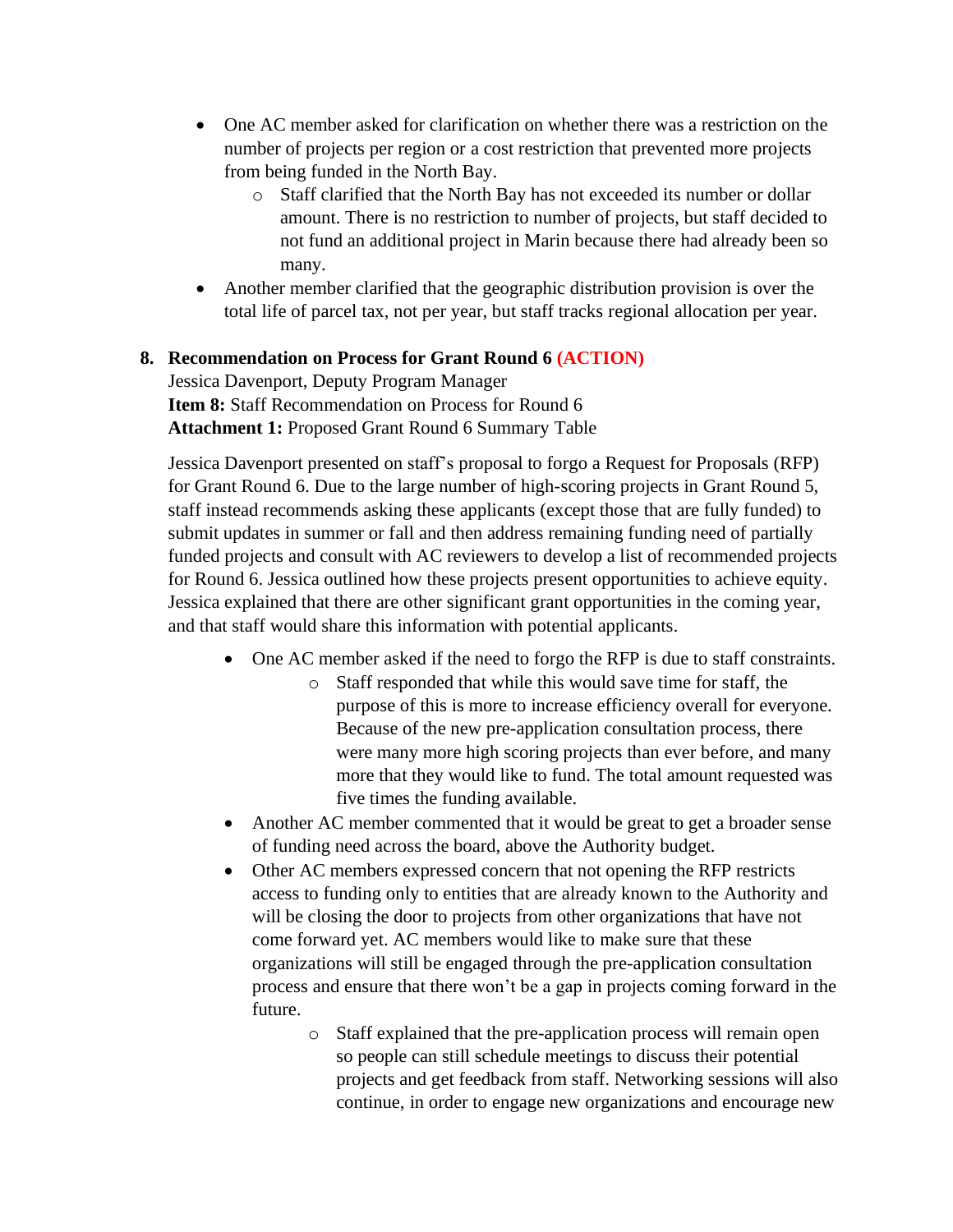partnerships. Community Grant Program funding will still be available on a rolling basis.

- One AC member asked if some of the saved staff time could be used to host a workshop or another type of outreach at an earlier stage for potential applicants, prior to submitting a pre-application.
- An AC member commented that there has been a huge effort in recent years to involve smaller organizations with less access to funding, many of which have in mind that the Authority has been supportive of smaller organizations and might be anticipating applying. They suggested having an RFP round and using the pre-application consultation to communicate that there is limited funding and provide information about other funding opportunities.
- An AC member asked if low-ranking projects from Round 5 would be considered in Round 6.
- Several members expressed support for a hybrid approach, where projects will not have to reapply, but new projects can be considered to compete with them.
	- o Staff clarified that the Community Grants Program is still open and rolling and that there is plenty of funding available, and staff is planning on putting more time into outreach and coaching for those.
		- AC member responded that some community-based organizations that have been supported previously by a Community Grant might have a bigger funding need now and want to apply for a competitive grant.
		- Staff responded that the Authority will continue to support groups they have built a relationship with, and that organizations such as this could apply for a larger community grant, since staff is recommending an increase in the cap for Community Grants from \$100,000 to \$200,000 and these organization can also apply for State Coastal Conservancy funds.
	- One AC member commented that public perception and urgency around restoration work should be considered, and that it shouldn't appear that the Authority has changed its pace or practice.
	- AC members commented that this proposed change is essentially not a "pause" on funding, but rather will result in getting funding out to projects more efficiently. With the significant increase in state and federal funding coming available this year, there is an opportunity to build on community outreach that is already underway to point smaller groups and CBOs to these other sources of funds and might ultimately result in getting projects funded sooner.
	- A member asked about community grants and whether multiple proposals from the same area would compete with one another.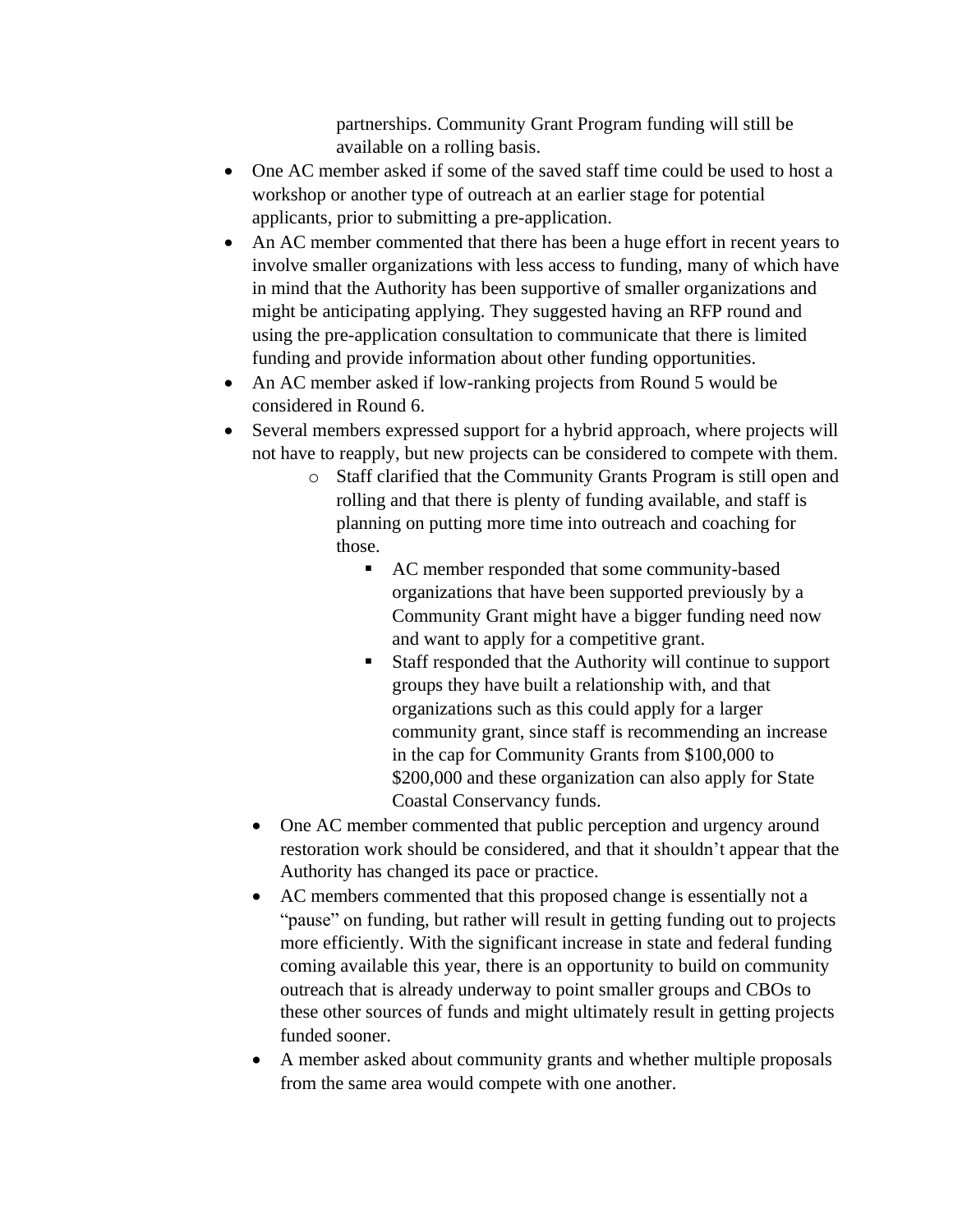- o Staff explained that there is \$300,000 left for community grants in this fiscal year, and that there is an effort to have funding distributed geographically, but there isn't a cap on any certain area, and there are clusters of projects in the same area.
- An AC member commented that while there is a benefit to efficiency, there are some organizations that aren't CBOs but are still small entities that haven't historically been engaged in restoration and have planned to apply for Authority grant.
	- o Staff commented that they cannot increase staff capacity, as there is a cap on how much of Measure AA funds can allocate to administration (5%).
- One member asked if they could defer a vote so staff and AC could address issues raised with respect to public perception and optics, and efficiency. They asked if there could be a special meeting or create an ad hoc committee to look at these issues with staff, and then work on an item to present to Governing Board with consensus from the AC.
	- o Staff responded that the AC could wait to take action on this item and ask the Governing Board to wait to take action until June, but this could delay the release of an RFP if there is an RFP.
- Several AC members commented that they would like to vote on a compromise that staff will work on a hybrid solution to bring to the Governing Board.
- One AC member addressed an earlier comment about slow spending by grantees, saying that in some cases, this was due to the pandemic.

David Lewis made a motion for the AC to make a recommendation to the Governing Board to approve staff's recommendation to not have a Grant Round 6 RFP and to instead rely on the Grant Round 5 applicant list. Shin-Roei Lee seconded. Consensus was not reached on the motion. Six members recused themselves from voting because of a conflict of interest due to having a project that would benefit their agency or organization in Round 5, leading to the loss of a quorum. (A quorum is 14 members; 18 members were present, but after recusals, only 12 members were eligible to vote.) Therefore, the AC was unable to take a formal position on the recommendation. Three members abstained from voting due to a lack of consensus. The votes were 6 ayes, 3 noes, and 3 abstentions.

Ayes: Christopher Gurney, Shin-Roei Lee, David Lewis, Jessica Martini-Lamb, Mike Mielke, Luisa Valiela Noes: Erika Castillo, Arthur Deicke, Diane Williams Abstentions: Lee Huo, Nahal Ghoghaie, Marquita Price Recusals: Steve Chappell, Chris Barr, Ana Alvarez, Letitia Grenier, Rebecca Schwartz Lesberg, Greg Martinelli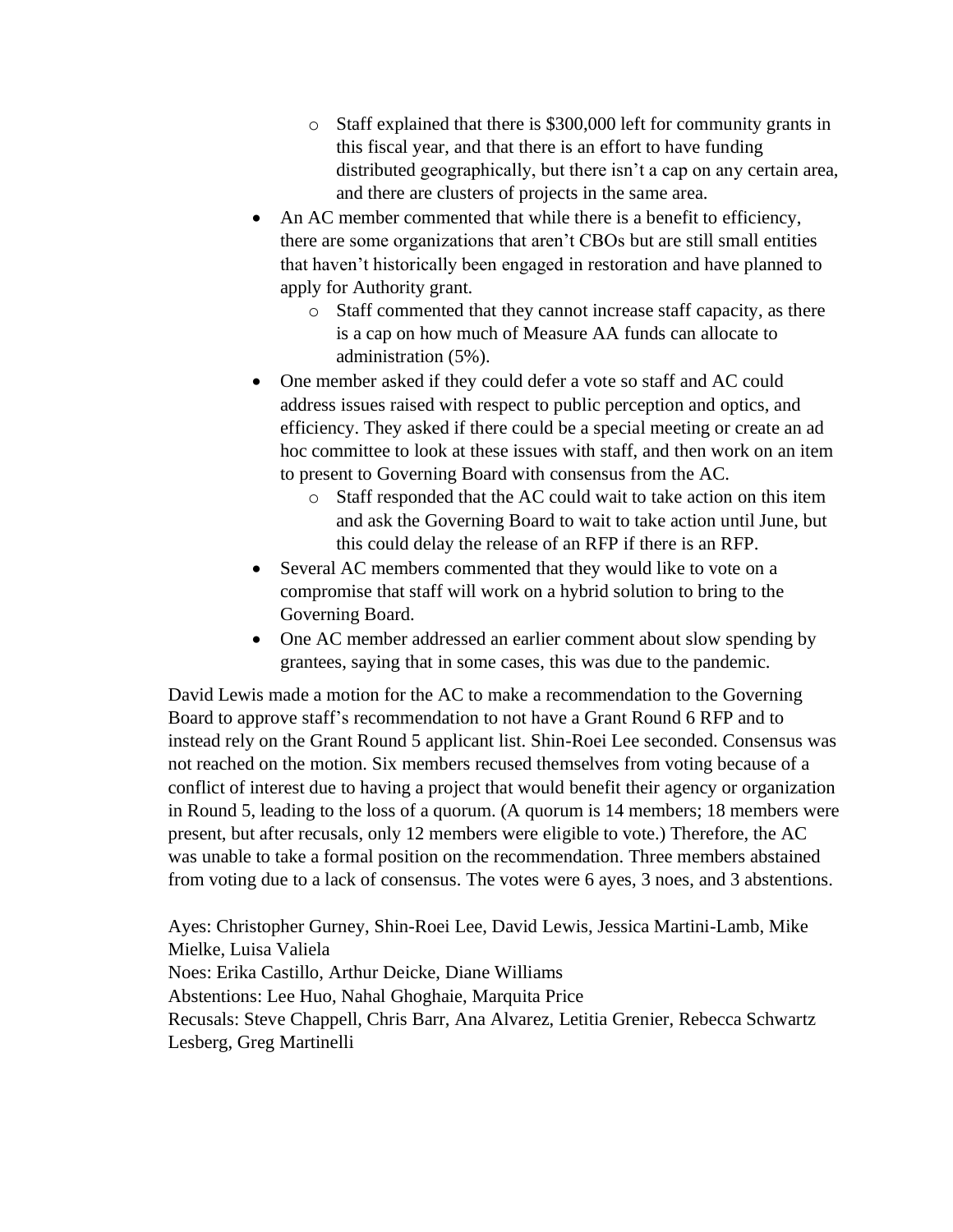Luisa Valiela, US Environmental Protection Agency, announced that under the federal stimulus bill and the federal budget, additional funding has been allocated to support water quality and restoration activities in the San Francisco Bay Area. Two Requests for Applications (RFAs) will be released by EPA in spring 2022 to solicit projects. One will be for approximately \$5 million using Bipartisan Infrastructure Law (BIL) funding and will likely not require a match (match waiver currently being pursued according to national guidance) and is intended to support Biden Administration goals of climate resilience and supporting underserved and overburdened communities. This \$5 million BIL RFA will be repeated in four subsequent years. The second RFA will be for \$24 million and will be similar to previous years of San Francisco Bay Water Quality Improvement Fund grant opportunities that focus on implementation projects that restore habitat and improve water quality.

### **9. Update from Ad Hoc Subcommittee on Equity (INFORMATION)**

Luisa Valiela, Member of Ad Hoc Subcommittee on Equity **Item 9:** DRAFT Proposed AC Recommendation on Implementation of Equity Work

Luisa Valiela, member of the Ad Hoc Subcommittee on Equity, presented on the work of the subcommittee. The ad hoc subcommittee is working to make sure the Authority is meeting goals of increasing the amount of funds that reach underserved communities and tribes. The three recommendations are:

- Increasing the cap for projects funded by the Community Grants Program;
- Direct staff to engage the AC in evaluating equity goals, perhaps developing a dashboard for identifying and tracking progress on equity goals; and
- Hiring a consultant to look long-term at data, and keep the website updated with best practices and actions.
	- One AC member asked if funding for a consultant would count towards project or administrative budget and if this would present a problem given the limited allocation for administration.
		- Staff commented that it might come out of the administration budget so staff and the board would have to budget for this, but it might not be a problem for smaller amounts.
	- Another AC member commented that the issue of engaging underserved communities has already been examined with a consultant, and that putting a training requirement on CBOs might create a hurdle. There should be an emphasis on those who represent communities rather than having a consultant.
		- Luisa responded that the goal of having a consultant is to help the process of continually improving our understanding of how to direct public funding toward supporting community goals. In scoping the work of hiring someone to analyze data and develop next steps to improve the program, there would be a focus on